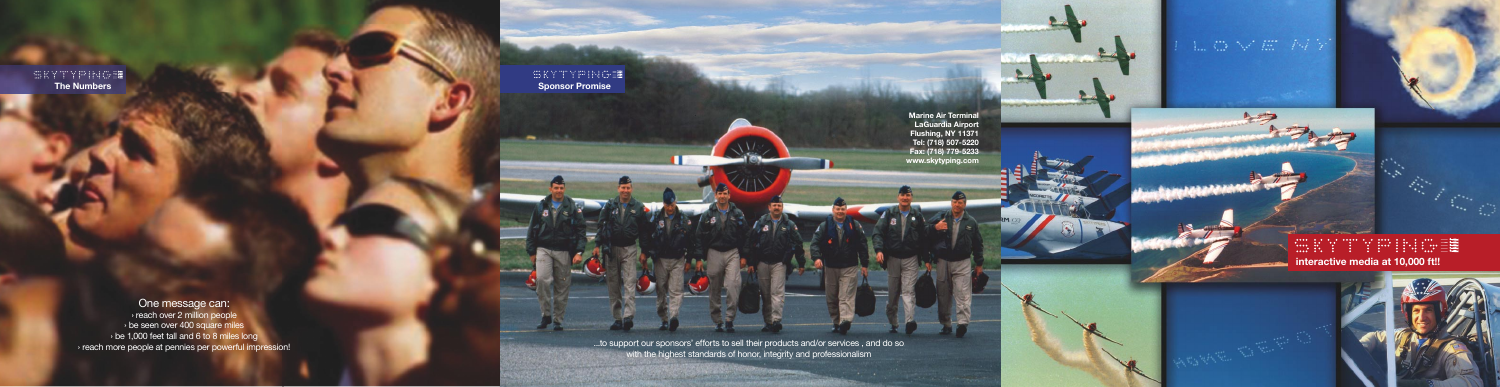

and cyber-messages complete for the attention of virtual audiences - Skytyping punches through the clutter to deliver your message to real people using a medium that commands attention - the sky.

- 
- 
- 
- 
- 

A squadron of WWII aircraft precisely "type" all messages above major American media markets and › outdoor venues.

**Skytyping strenghtens your existing marketing program, creating public relations opportunities and >>>>>** engaging consumers.

a sa tinggan sa sa tagawan sa sa tagawan sa tagawan sa tagawan sa tagawan sa tagawan sa tagawan sa tagawan sa <br>Tagawan sa tagawan sa tagawan sa tagawan sa tagawan sa tagawan sa tagawan sa tagawan sa tagawan sa tagawan sa

المستعمر المستعمر التي تحت المستعمر المستعمر التي تحت المستعمر المستعمر المستعمر المستعمر المستعمر المستعمر ال<br>المستعمر المستعمر المستعمر المستعمر المستعمر المستعمر المستعمر المستعمر المستعمر المستعمر المستعمر المستعمر ال

- 
- 
- 
- 

## **WKYTYPINGE Proven Concept & Economics**

The medium is enormously powerful and efficient – with guaranteed impressions. › **Skytyping generates brand impressions for pennies per thousand persons. Basic unit cost per message is only \$800 with volume discounts.** At \$800 a message a typical urban market provides a cost per impression of \$.40/1000. ›  $\rightarrow$  Special corporate and "frequent Skytyping" options are available.

25 A

Clients use Skytyping to build awareness and generate sales by delivering captivating, interactive › marketing messages from 10,000 feet above.

Clients have used Skytyping and Skytyper airshow performance to launch promotions, contests, › celebrations, trade shows, fairs, and ad campaigns.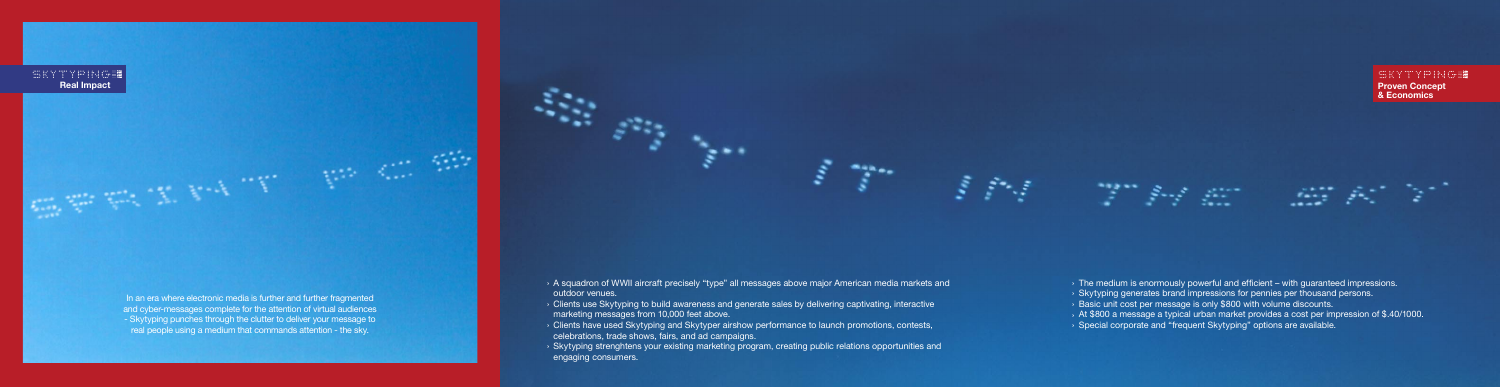## WEYTYPHATE **The Clients**

. com valor e avec o O

**Bally's Fitness Clubs Carterete Mortgage Champion Mortgage Co. Coca Cola Commerce Bank Davis S. Diamonds Equal Sweetener Geico Insurance Heineken USA History Channel Home Depot HotJobs.com "I Love NY" tourism Navy Recruiting New York State Lottery Nicorette - NicoDerm CQ Norwegian Cruise Lines Oreck Vacuum Corp P.C. Richard & Sons Sandals Resorts Song Airlines**

TELAN

HOT US OBS